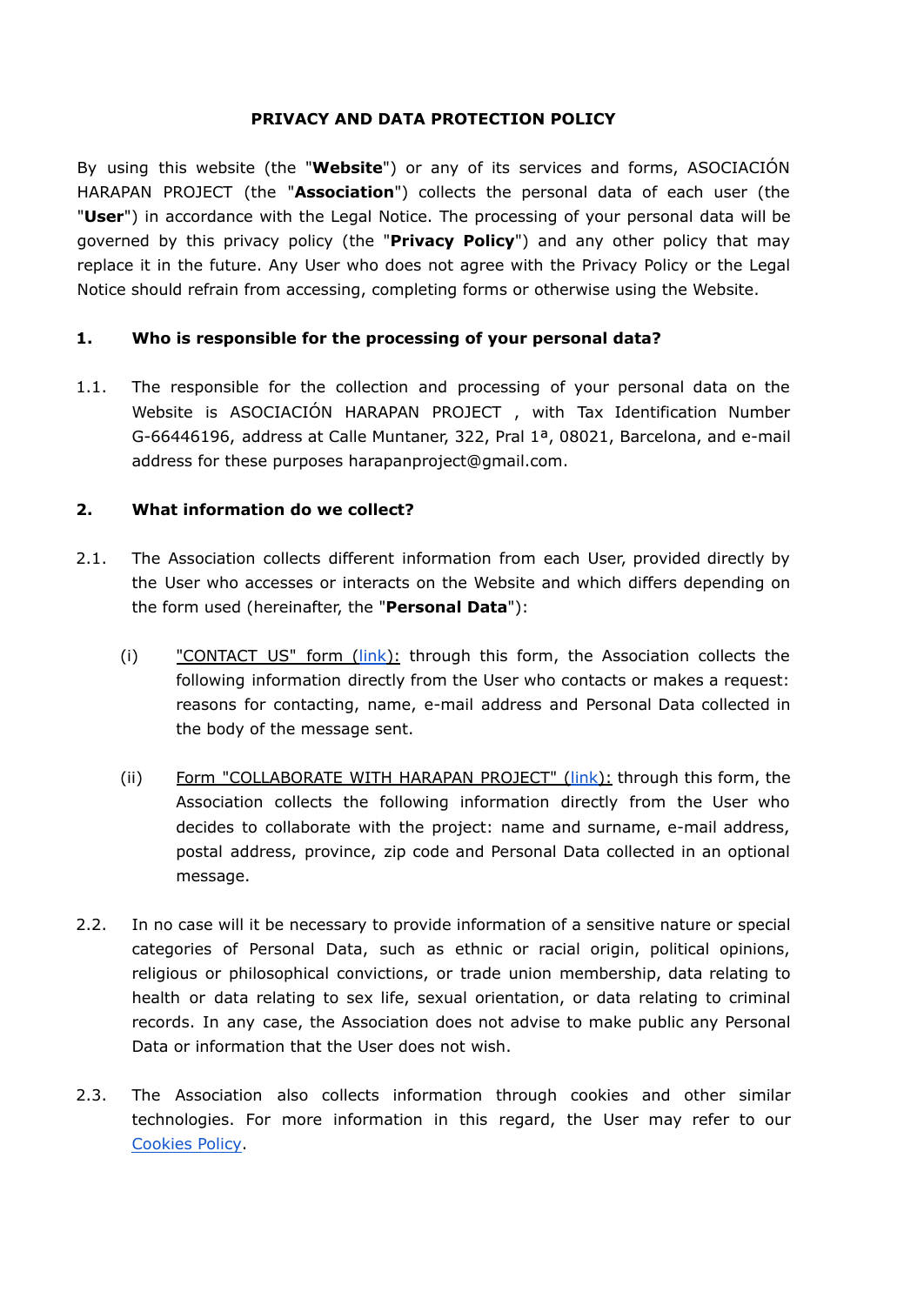- 3. For what purposes do we process your Personal Data and what is the Association's legitimacy to do so?
- 3.1. The Association uses the Personal Data of each User provided or collected in accordance with this Privacy Policy to provide, develop and ultimately improve the User's experience when browsing the Website as well as the services offered by the Association in connection with the "Harapan Project".
- 3.2. The precise manner in which the Association uses Users' Personal Data will ultimately depend on the use of the Website by each User.
- 3.3. In particular, the Association will use Personal Data for the following purposes:
	- (i) Contact. To attend and manage your requests related to donations, issues related to volunteer programs, or, the joint management with the Association regarding the shipment of clothing or materials. The legal basis of the treatment will be the consent given through the marking of the corresponding box by the User and the legitimate interest of the Association in responding to your request.
	- (ii) Contributions and donations. Management of the contributions and donations made by the User to the various projects of the Association, and, in particular, to the "Harapan Project". The legal basis for the processing will be the consent given through the User's ticking of the corresponding box, the execution of the collaboration or donation, and the fulfillment of legal obligations (for example, in tax matters) imposed on the Association.
	- (iii) Improvement of the Website. To investigate and analyze the use of the Website, to improve the services offered to users and to offer them greater security in relation to their Personal Data and the use of the Website, by conducting research, studies, statistics, surveys, usage metrics, improvement of policies, use of information for fraud prevention, etc., either by itself or through third parties. As far as possible, the information used for this purpose will be aggregated information at a statistical level, without identification of the User. The legal basis for the processing will be the legitimate interest of the Association in the improvement of the Website and the security of the users.
	- (iv) Sending commercial communications. The Association may send you general information about its social work and the projects it implements and, in particular, about the "Harapan Project". It may also send you reports, publications, press releases, as well as information regarding events and meetings organized by the Association that are related to its activities and that may be of interest to you. These communications may be sent by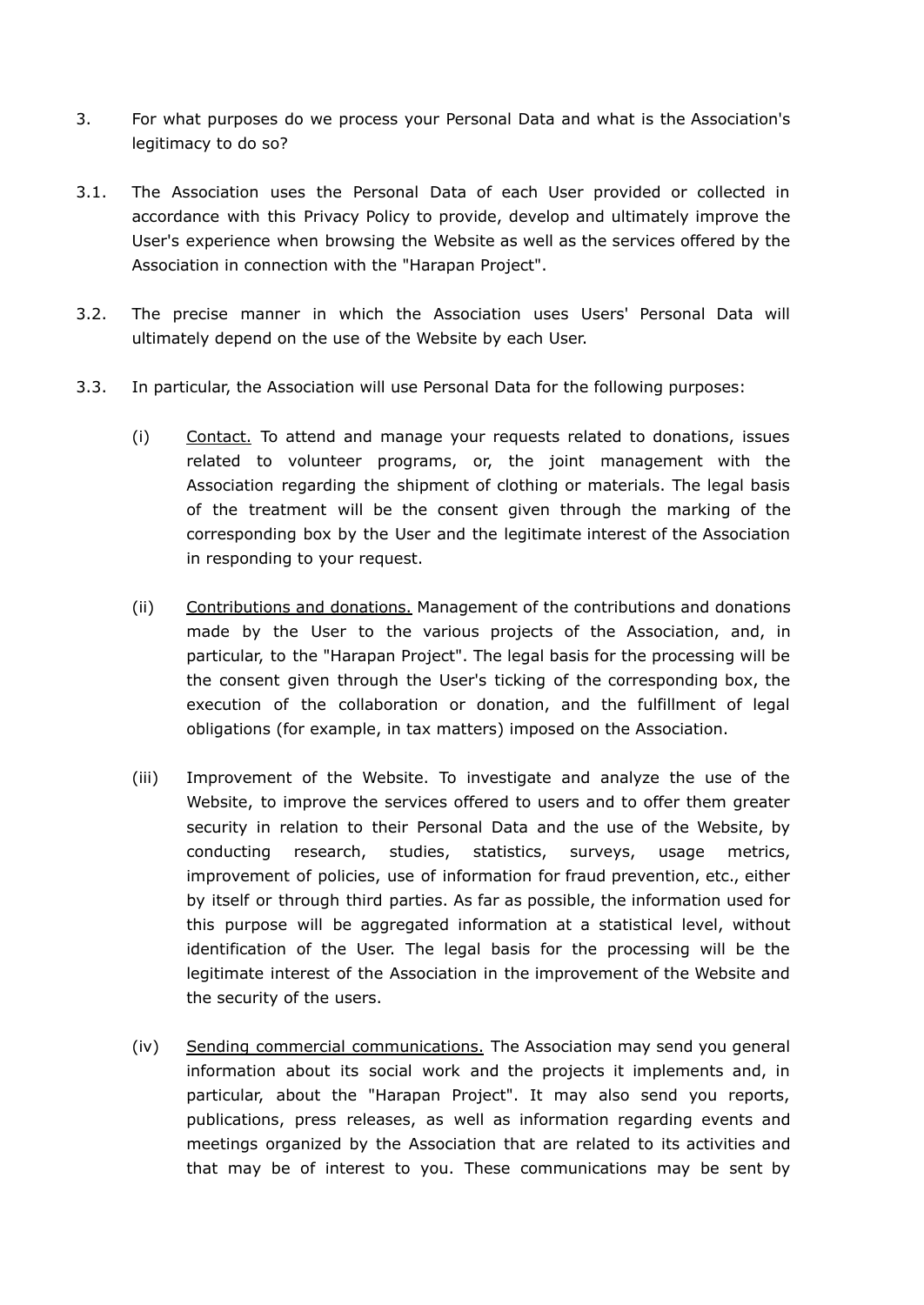physical and electronic means. The legal basis for the processing shall be the consent of each User and the legitimate interest of the Association in sending commercial communications.

- 3.4. In any case, the Association allows each User to change his/her preferences for the use of his/her Personal Data for any of the purposes described above. However, the User is aware that any change in this regard may entail that the User loses certain quality of navigation on the Website and with respect to the services provided therein.
- 3.5. The Personal Data provided will not be shared or used for purposes other than those provided for in this Privacy Policy.

# **4. Who has access to the User's Personal Data? Who are the recipients?**

- 4.1. Users' personal information will only be accessible to those third parties provided for in this Privacy Policy.
- 4.2. Service Providers. The Association may use other companies to provide certain services under its guidelines, including services necessary for the proper functioning of the Website (for example, consulting, auditing, IT or maintenance). These third parties may require access to different information and Personal Data of each User. The Association guarantees that, in such cases, these third parties will have limited access to the User's information to the extent necessary to perform the tasks entrusted to them, and will have previously signed a processing contract or equivalent document with the Association, and will also be obliged not to disclose the information or Personal Data or use them for purposes other than those of providing the corresponding service.
- 4.3. Disclosures required by Law. The Association may disclose the Personal Data and information provided by the User when required to do so by applicable law, in a legal proceeding, to investigate a suspicious activity, or in any other way aimed at protecting its own or the User's rights. In such cases, the Association undertakes to notify the User that his or her data has been requested by the courts, to the extent possible and in cases where such communication is not incompatible with the purpose for which it was initially disclosed.
- 4.4. The Association shall not make automated decisions about information or Personal Data. Likewise, in the event that it is necessary to carry out international transfers of the User's Personal Data to countries located outside the European Economic Area, it shall implement the appropriate safeguards and adopt any security, technical and organizational measures necessary to comply with the applicable regulations (e.g. existence of an adequacy decision issued by the European Commission, subscription of standard contractual clauses, etc.).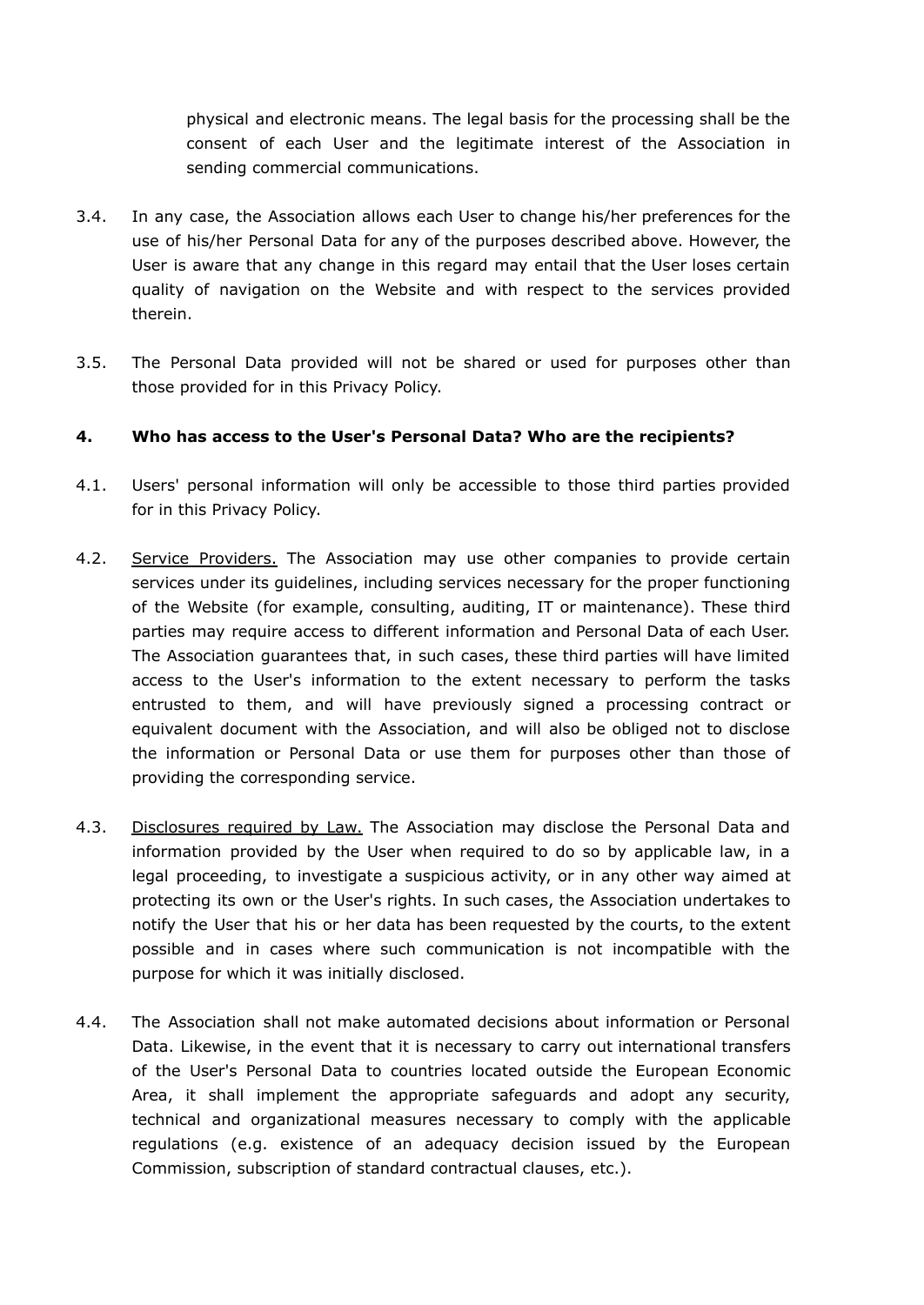#### **5. How long is the User's Personal Data kept?**

5.1. The Personal Data provided will be processed for as long as they are necessary to carry out the processing provided for in the Privacy Policy and, once the processing has been completed, they will be duly blocked for as long as legal liabilities may arise for the Association. For those processing operations based on the consent of the User, the Association will process his Personal Data as long as the User does not withdraw his consent or does not request its deletion and, once withdrawn, will keep it under the terms provided for in this clause.

#### **6. Where is the User's Personal Data stored?**

6.1. The Association collects, stores and processes the User's Personal Data on different servers located within the European Economic Area.

# **7. Representations and warranties.**

7.1. The User warrants that the Personal Data provided is true and accurate and undertakes to notify any changes or modifications. They shall be liable for any loss or damage caused to the Website, the Association or any third party through the communication of erroneous, inaccurate or incomplete information.

#### **8. Security of the User's Personal Data.**

- 8.1. The Ascociación is concerned about the security and protection of the Personal Data of each User, and tries to prevent security breaches that may occur.
- 8.2. To this end, the Association adopts and applies technical and organizational measures necessary to guarantee the strictest confidentiality, integrity and security of the Personal Data, and thus avoid its loss, alteration, treatment or unauthorized access, taking into account the state of technology and the nature of the data stored. Likewise, the Association periodically monitors its systems to detect possible vulnerabilities and attacks. However, each User is aware that Internet security is not impregnable and that there is no guarantee that his or her Personal Data cannot be accessed, disclosed, altered or destroyed if there is a breach in any of the security measures installed.

# **9. Exercise of rights by each User.**

9.1. In accordance with the applicable legislation, each User who has provided the Association with his/her Personal Data may request the exercise of his/her rights of access to the Personal Data, rectification or deletion, limitation of its processing, opposition to the processing, as well as the right to the portability of his/her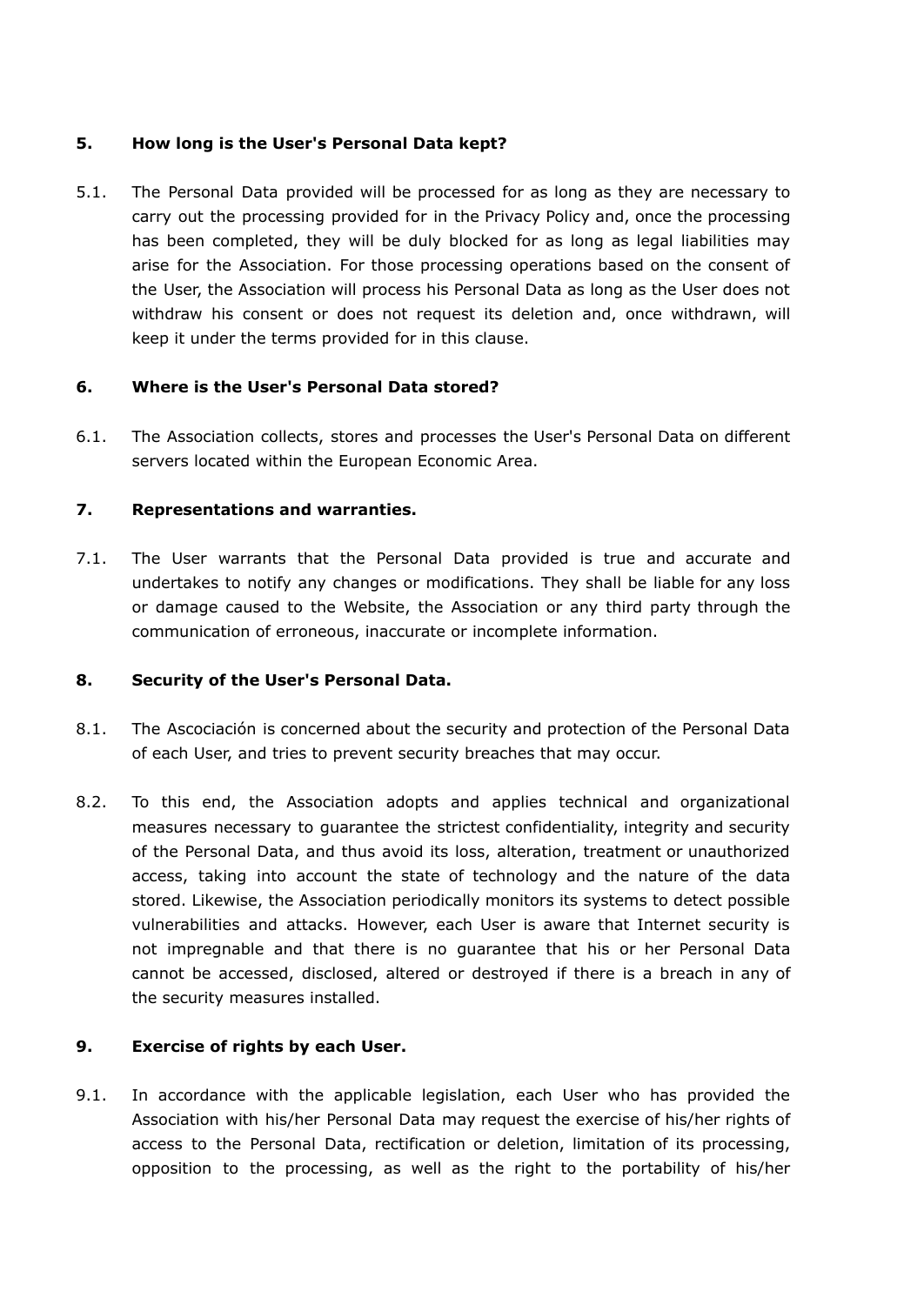Personal Data or to withdraw the consent given, by means of a written notification addressed to: harapanproject@gmail.com.

- (i) Access. The User may access his/her Personal Data at any time and request information in relation to the processing.
- (ii) Rectification. The User shall have the right to request the rectification of Personal Data that is inaccurate or incomplete.
- (iii) Limitation of processing. The User shall have the right to request the limitation of the processing of his Personal Data when legally established.
- (iv) Opposition to the processing. The User may object to the processing of his Personal Data when legally established.
- (v) Portability. The User shall have the right to receive his Personal Data in a structured, commonly used and machine-readable format, and to transmit it to another data controller.
- (vi) Withdrawal of consent. The User may withdraw the consent given at any time. The withdrawal of consent shall not affect the lawfulness of the processing with this legal basis prior to its withdrawal, nor to those processing of Personal Data that are supported by a different legal basis.
- 9.2. If necessary for the unequivocal identification of the User, the Association may ask the User for a copy of his/her national identity card, passport or other valid document that identifies him/her, in the legally established cases.
- 9.3. Likewise, each User may file a complaint with the competent data protection supervisory authority.

# **10. Changes in the Privacy Policy.**

- 10.1. The Association reserves the right to modify this Privacy Policy in accordance with new legislative or regulatory requirements, for security reasons, or in order to adapt said policy to the instructions of the data protection control authorities or to new processes.
- 10.2. When significant changes are made to this Privacy Policy, they will be communicated to the public through the Web Site in order to offer all users the possibility to review the changes and, if necessary, accept them before they become effective.

# **11. Contact.**